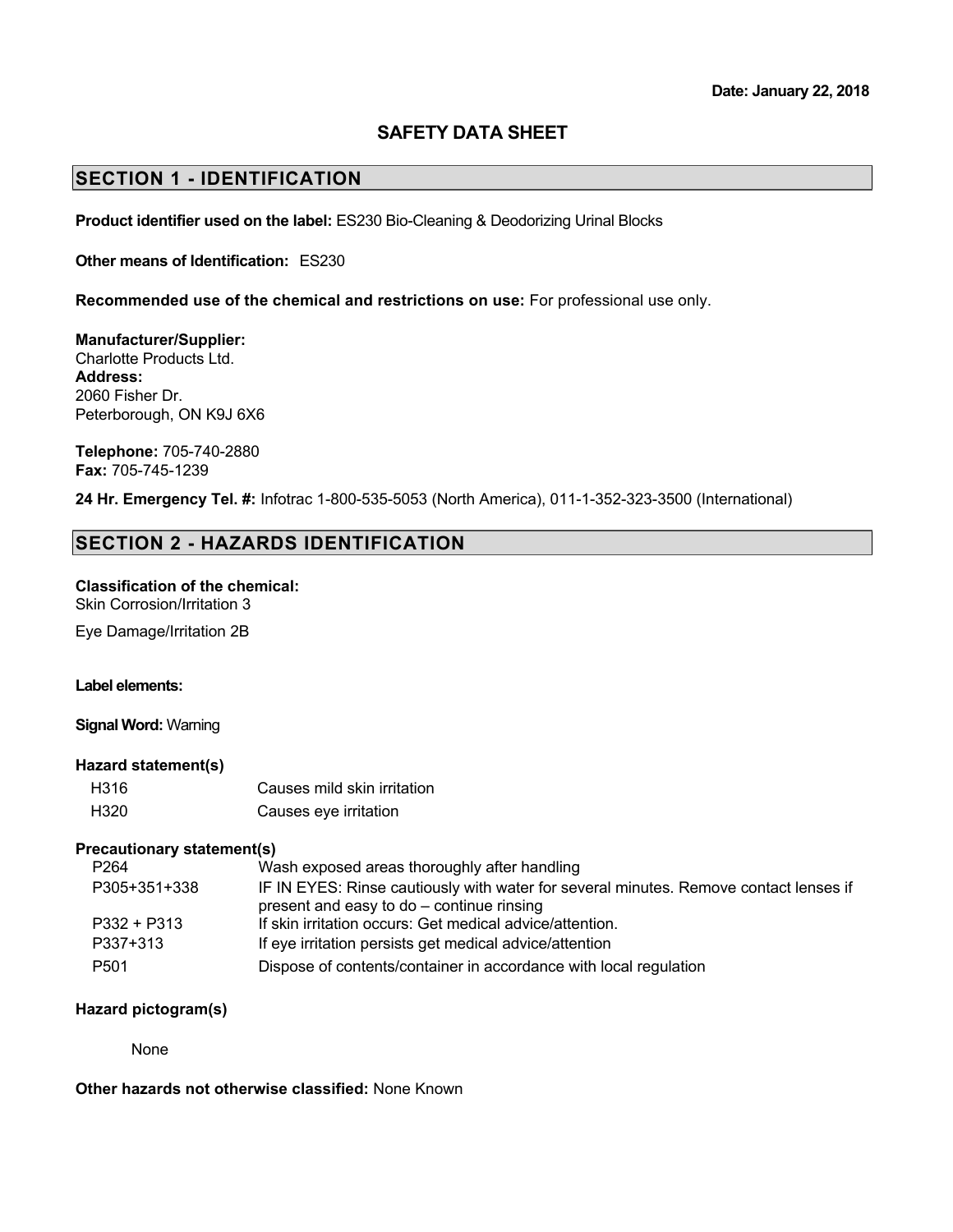# **SECTION 3 - COMPOSITION/INFORMATION ON INGREDIENTS**

| <b>Chemical Name, Common Name &amp; Synonyms:</b> | CAS#       | <b>Concentration %</b> |
|---------------------------------------------------|------------|------------------------|
| Cocoamide MEA                                     | 6814-00-1  |                        |
| Sodium salt mixed fatty acid                      | 85408-69-1 | $10 - 30$              |
| <b>Bacterial Culture</b>                          | N/A        | $0.1 - 1.5$            |
| Sodium Sulfate                                    | 7757-82-6  | $30-60$                |
| Fragrance                                         | Mixture    | $3-7$                  |

**\*\* If the chemical name/CAS # is "proprietary" and/or the weight % is shown as a range, this information had been withheld as a trade secret.**

## **SECTION 4 - FIRST-AID MEASURES**

### **Description of first aid measures:**

**If swallowed:** Rinse mouth. Do NOT induce vomiting. Immediately call a poison center or doctor/physician.

**If on skin (or hair):** Take off all contaminated clothing. Rinse skin with water/shower. If skin irritation occurs get medical advice/attention. Wash contaminated clothing before reuse.

**If inhaled:** Remove person to fresh air and keep comfortable for breathing. Call a doctor or physician if you feel unwell

**If in eyes:** Rinse cautiously with water for several minutes. Remove contact lenses, if present and easy to do. Continue rinsing. If eye irritation persists get medical advice/attention

**Most Important symptoms and effects, both acute and delayed:** May cause eye irritation or mild skin irritation

**Indication of any immediate medical attention and special treatment needed:** Treat symptomatically

## **SECTION 5 - FIRE-FIGHTING MEASURES**

#### **Extinguishing media:**

*Suitable extinguishing media:* Use extinguishing measures that are appropriate to local circumstances and the surrounding environment.

*Unsuitable extinguishing media***:** Not determined

**Special hazards arising from the substance or mixture:** None known

**Flammability classification:** Not flammable

**Hazardous combustion products:** Carbon oxides, oxides of phosphorus other unidentified organic compounds.

#### **Special protective equipment and precautions for firefighters:**

**Protective equipment for fire-fighters:** Firefighters should wear proper protective equipment and selfcontained breathing apparatus with full face piece operated in positive pressure mode.

*Special fire-fighting procedures:* Move containers from fire area if safe to do so. Cool closed containers exposed to fire with water spray. Do not allow run-off from firefighting to enter drains or water courses. Dike for water control.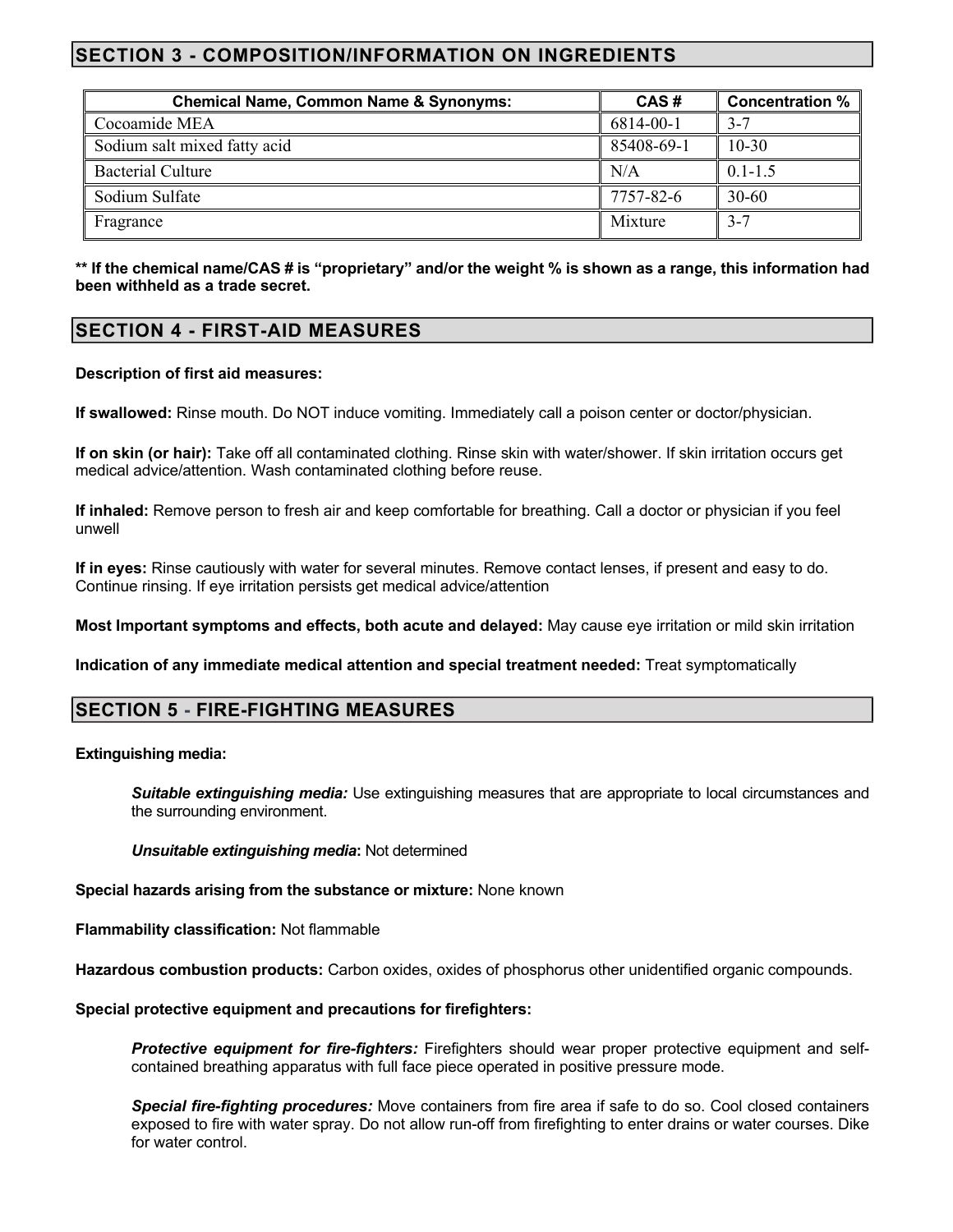# **SECTION 6 - ACCIDENTAL RELEASE MEASURES**

**Personal precautions, protective equipment and emergency procedures:** All persons dealing with the clean-up should wear the appropriate chemically protective equipment. Keep people away from and upwind of spilt/leak. Restrict access to area until completion of clean-up. Refer to protective measures listed in sections 7 and 8.

**Methods and material for containment and cleaning up:** Soak up with inert absorbent material. Do not use combustible absorbents, such as sawdust. Pick up and transfer to properly labeled containers. Contact the proper local authorities.

**Special spill response procedures:** In case of a transportation accident, contact Infotrac 1-800-535-5053 (North America), 011-1-352-323-3500 (International). If a spill/release in the US in excess of the EPA reportable quantity is made into the environment, immediately notify the national response center in the United States (phone: 1-800- 424-8802).

# **SECTION 7 - HANDLING AND STORAGE**

**Precautions for safe handling:** Handle in accordance with good industrial hygiene and safety practice. Use protective equipment recommended in section 8. Avoid contact with eyes. Do not breathe dust/fume/gas/mist/vapors/spray. Wash face, hands, and any exposed skin thoroughly after handling.

**Conditions for safe storage:** Keep container tightly closed and store in a cool, dry and well-ventilated place. Store locked up. Keep out of reach of children.

**Incompatible materials:** Oxidizing agents. Do not mix with other chemicals or cleaners

## **SECTION 8 – EXPOSURE CONTROLS AND PERSONAL PROTECTION**

| <b>Exposure Limits:</b>      |            |                  |             |                 |             |
|------------------------------|------------|------------------|-------------|-----------------|-------------|
|                              |            | <b>ACGIH TLV</b> |             | <b>OSHA PEL</b> |             |
| <b>Chemical Name</b>         | CAS#       | <b>TWA</b>       | <b>STEL</b> | <b>PEL</b>      | <b>STEL</b> |
| Cocoamide MEA                | 6814-00-1  |                  |             |                 |             |
| Sodium salt mixed fatty acid | 85408-69-1 |                  |             |                 |             |
| <b>Bacterial Culture</b>     | N/A        |                  |             |                 |             |
| Sodium Sulfate               | 7757-82-6  |                  |             |                 |             |
| Fragrance                    | Mixture    |                  |             |                 |             |

### **Exposure controls:**

**Ventilation and engineering measures:** Not required under normal use conditions. For production facilities use only in well-ventilated areas. Apply technical measures to comply with the occupational exposure limits. Where reasonably practicable this should be achieved by the use of local exhaust ventilation and good general extraction. In case of insufficient ventilation wear suitable respiratory equipment.

**Respiratory protection:** Not required with normal use. If airborne concentrations are above the permissible exposure limit or irritation occurs, use NIOSH-approved respirators. Respirators should be selected based on the form and concentration of contaminants in air, and in accordance with OSHA (29 CFR 1910.134). Advice should be sought from respiratory protection specialists.

**Skin protection:** Rubber, vinyl or latex gloves can be used to avoid skin irritation. The suitability for a specific workplace should be discussed with the producers of the protective regimes.

**Eye protection:** If a splash is likely, chemical goggles may be used.

**Other protective equipment:** Other equipment may be required depending on workplace standards.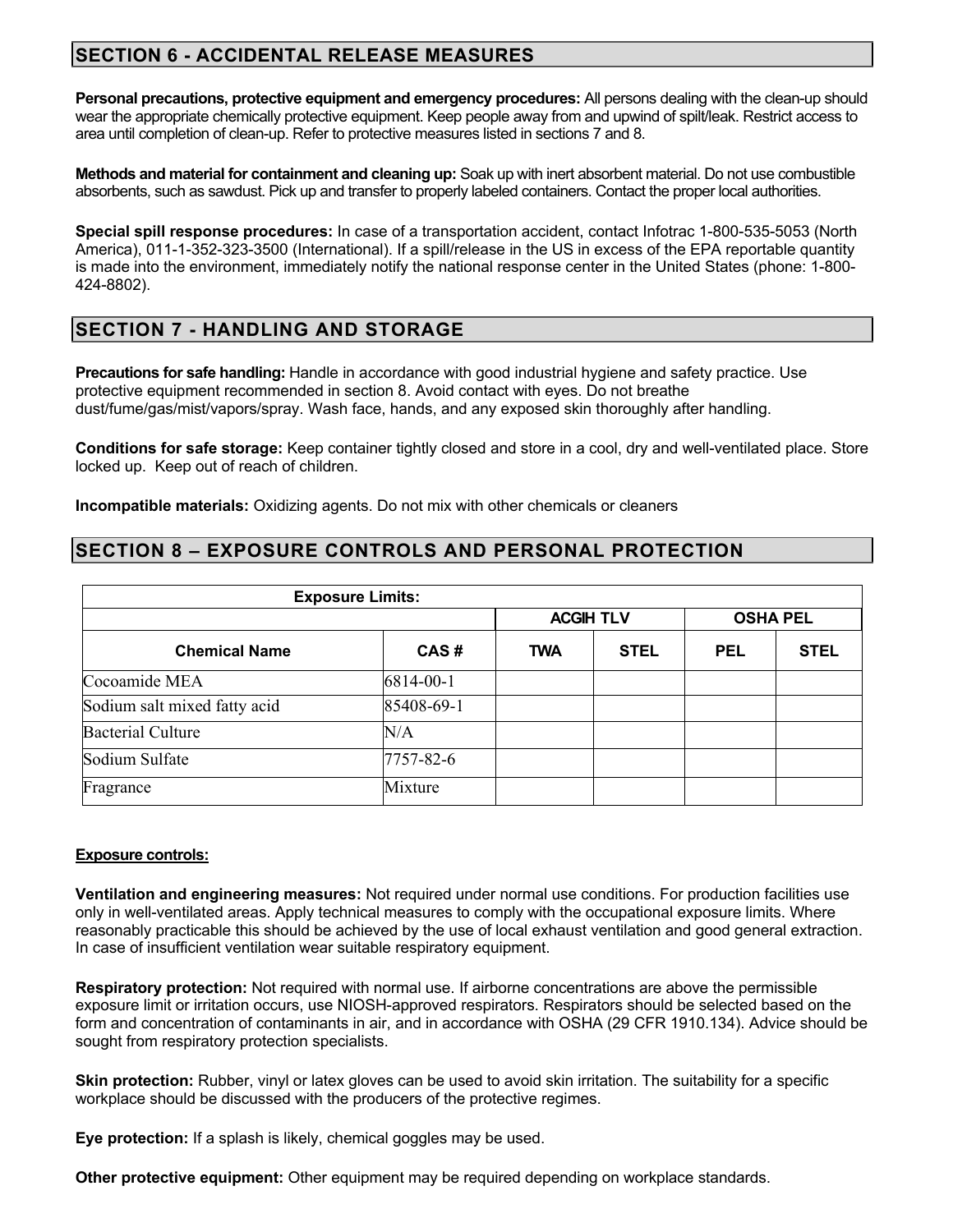**General hygiene considerations:** Do not breathe vapors or spray mist. Avoid contact with eyes. Do not eat, drink or smoke when using this product. Wash exposed areas after handling. Remove and wash contaminated clothing before re-use. Handle in accordance with good industrial hygiene and safety practice

# **SECTION 9 - PHYSICAL AND CHEMICAL PROPERTIES**

**Appearance:** Dark blue solid

**Odor:** Lemon

**Odor threshold:** No applicable information available

**pH:** No applicable information available

**Melting/Freezing point:** No applicable information available

**Initial boiling point and boiling range:** No applicable information available

**Flash point:** No applicable information available

**Flashpoint (Method):** No applicable information available

**Evaporation rate (BuAe = 1):** Similar to water

**Flammability (solid, gas):** Not flammable

**Lower flammable limit (% by vol.):** Not Flammable

**Upper flammable limit (% by vol.):** Not Flammable

**Vapor pressure:** No applicable information available

**Vapor density:** No applicable information available

**Relative density:** No applicable information available

**Solubility in water:** Miscible in water at 20°C

**Other solubility(ies):** No applicable information available

**Partition coefficient:** No applicable information available

**Auto ignition temperature:** No applicable information available

**Decomposition temperature:** No applicable information available

**Other physical/chemical comments:** No applicable information available

## **SECTION 10 - STABILITY AND REACTIVITY**

**Reactivity:** Not normally reactive

**Chemical stability:** Stable

**Possibility of hazardous reactions:** No hazardous polymerization

**Conditions to avoid:** Keep out of reach of children. Do not use in areas without adequate ventilation. Avoid contact with incompatible materials.

**Incompatible materials:** Fluorine, strong oxidizing or reducing agents, bases, metals, sulfur trioxide, phosphorus pentoxide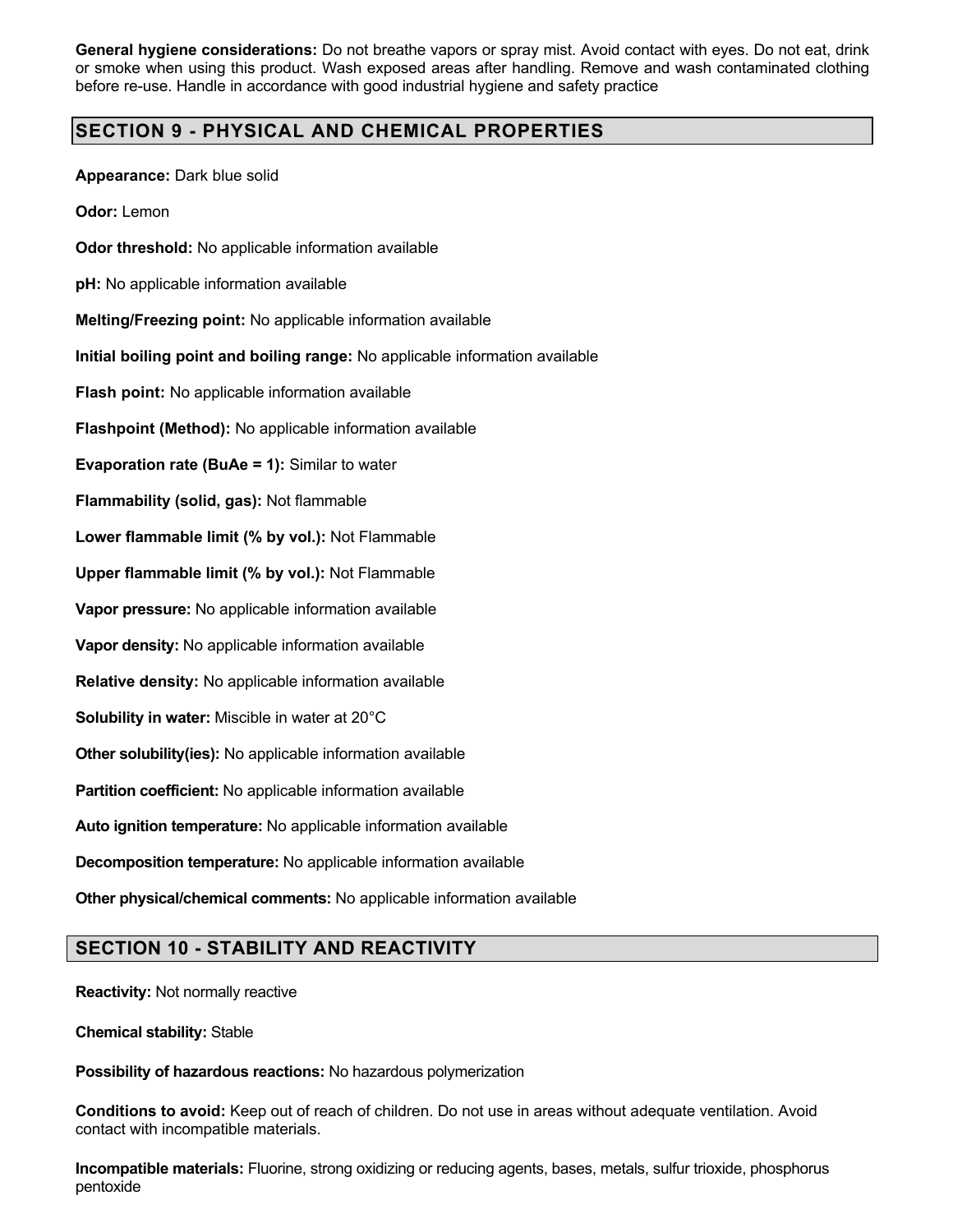### **SECTION 11 - TOXICOLOGICAL INFORMATION**

### **Information on likely routes of exposure:**

**Routes of entry - inhalation:** Avoid breathing vapors or mists

**Routes of entry - skin & eye:** Avoid contact with skin or eyes

**Routes of entry - Ingestion:** Do not taste or swallow

### **Potential Health Effects:**

**Signs and symptoms of short term (acute) exposure:**

*Symptoms:* Please see section 4 of this SDS sheet for symptoms*.*

### **Potential Chronic Health Effects:**

**Mutagenicity:** Not expected to be mutagenic in humans.

**Carcinogenicity:** No components are listed as carcinogens by ACGIH, IARC, OSHA or NTP.

**Reproductive effects:** No applicable information available

**Sensitization to material:** No applicable information available

**Specific target organ effects:** No data available to indicate product or components will have specific target organ effects.

**Medical conditions aggravated by overexposure:** Pre-existing skin or eye disorders.

#### Toxic **Toxicological data:**

See the following table for individual ingredient acute toxicity data.

| <b>Chemical name</b>         | CAS#       | $LD_{50}$     | $LD_{50}$     | $LC_{50}$     |  |
|------------------------------|------------|---------------|---------------|---------------|--|
|                              |            | (Oral, mouse) | (Dermal. Rat) | (Inhal., rat) |  |
| Cocoamide MEA                | 6814-00-1  |               |               |               |  |
| Sodium salt mixed fatty acid | 85408-69-1 |               |               |               |  |
| <b>Bacterial Culture</b>     | N/A        |               |               |               |  |
| Sodium Sulfate               | 7757-82-6  | $>5989$ mg/kg |               |               |  |
| Fragrance                    | Mixture    |               |               |               |  |

\*All empty cells no applicable information available

Other important toxicological hazards: None reported.

## **SECTION 12 - ECOLOGICAL INFORMATION**

### **Ecological Data:**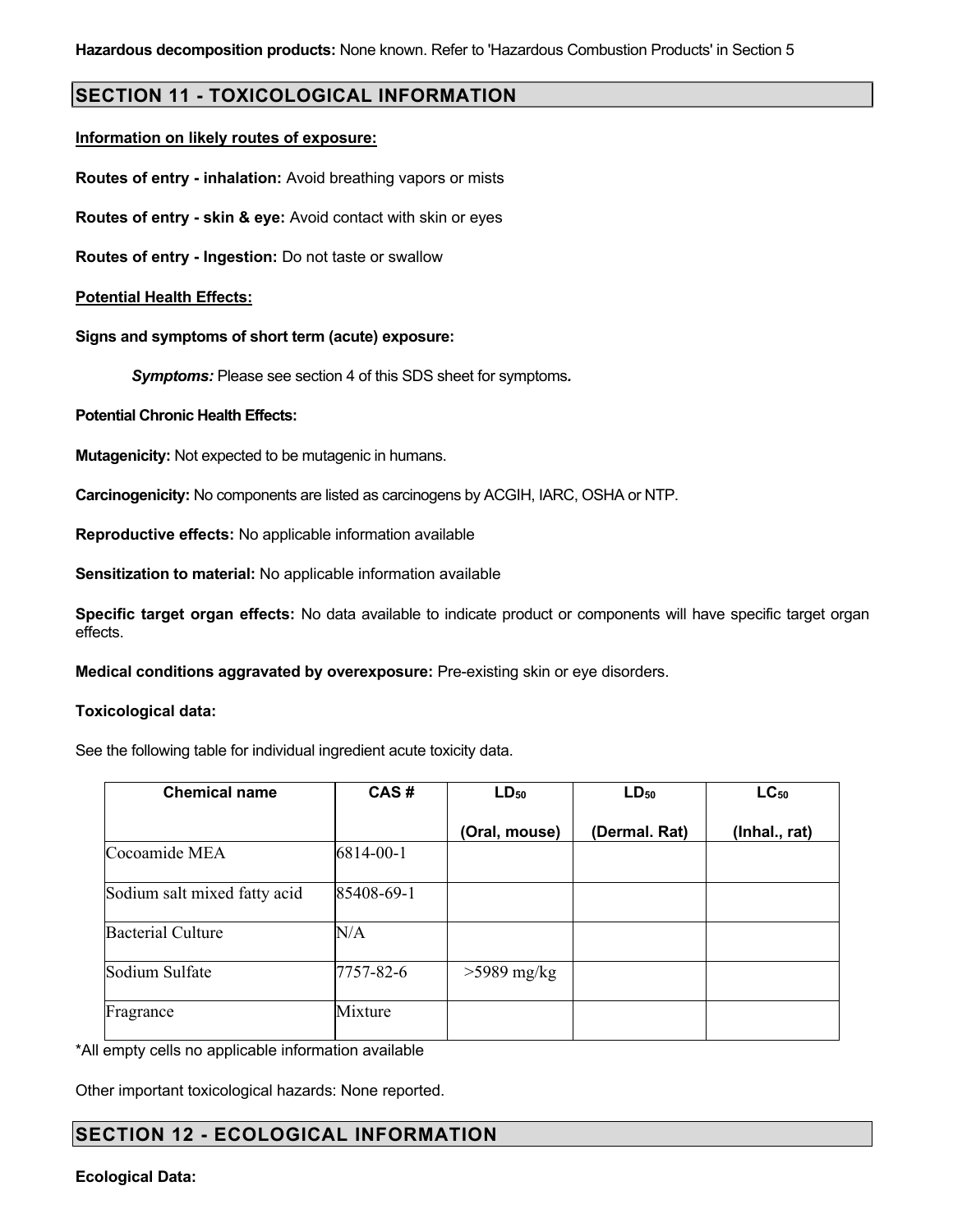|                | <b>Species</b> | Test         | <b>Exposure</b> | Result              |
|----------------|----------------|--------------|-----------------|---------------------|
| Sodium sulfate | Daphnia        | Intoxication | 48 hours        | Acute EC50 100 mg/L |
|                | Fish           | Mortality    | 96 hours        | Acute LC50 100 mg/L |

**Persistence and degradability:** No applicable information available

**Bioaccumulation potential:** No applicable information available.

**Mobility in soil:** No applicable information available.

**Other Adverse Environmental effects:** No known significant effects or critical hazards.

## **SECTION 13 - DISPOSAL CONSIDERATIONS**

**Handling for disposal:** Handle in accordance with good industrial hygiene and safety practice. Refer to protective measures listed in sections 7 and 8. Empty containers retain residue (liquid and/or vapor) and can be dangerous.

**Methods of disposal:** Dispose in accordance with all applicable federal, state, provincial and local regulations. Contact your local, state, provincial or federal environmental agency for specific rules.

**RCRA:** If this product, as supplied, becomes a waste in the United States, it may meet the criteria of a hazardous waste UN defined under RCRA, Title 40 CFR 261. It is the responsibility of the waste generator to determine the proper waste identification and disposal method. For disposal of unused or waste material, check with local, state and federal environmental agencies.

# **SECTION 14 - TRANSPORTATION INFORMATION**

**Special Shipping Information:** Keep from freezing. **T.D.G. Classification:** Not regulated under T.D.G. **D.O.T. Classification:** Not regulated under D.O.T.

# **SECTION 15 - REGULATORY INFORMATION**

**Occupational Health and Safety Regulations:**

**OSHA & WHMIS:** SDS prepared pursuant to the Hazard Communication Standard (CFR29 1910.1200) and Canadian WHMIS 2015 regulations (Controlled Products Regulations under the Hazardous Product Act).

**Environmental Regulatory Lists:**

**SARA – Section 313 (Toxic Chemical Release Reporting) 40 CFR 372** – None of these ingredients are listed.

**CERCLA – Section 102 (Reportable Quantity) 40 CFR 302 –** None of these ingredients are listed.

**RCRA 40CFR 261 (SUBPART D) –** None of these ingredients are listed.

**CLEAN WATER ACT – Section 311 (Reportable Quantity) 40 CFR 116 -** None of these ingredients are listed.

**CLEAN AIR ACT – Section 312 (List of Hazardous Air Pollutants) 40 CFR 63 (Subpart C) –** None of these ingredients are listed. **National Pollutant Release Inventory –** None of the ingredients are listed.

**Toxic Substances Control Act (TSCA) –** All the ingredients are registered on the Chemical Substance Inventory.

**Canadian Domestic Substance List (DSL) –** All the ingredients are registered on the DSL.

## **SECTION 16 - OTHER INFORMATION**

**Legend:** 

**ACGIH:** American Conference of Governmental Industrial Hygienists **CAS:** Chemical Abstract Services **CERCLA:** Comprehensive Environmental Response, Compensation, and Liability Act of 1980 **CFR:** Code of Federal Regulations **CSA:** Canadian Standards Association **DOT:** Department of Transportation **ECOTOX:** U.S. EPA Ecotoxicology Database **EINECS:**European Inventory of Existing Commercial chemical Substances **EPA:** Environmental Protection Agency **HSDB:** Hazardous Substances Data Bank **IARC:** International Agency for Research on Cancer **IUCLID:** International Uniform Chemical Information Database **LC:** Lethal Concentration **LD:** Lethal Dose **NIOSH:** National Institute of Occupational Safety and Health **NTP:** National Toxicology Program